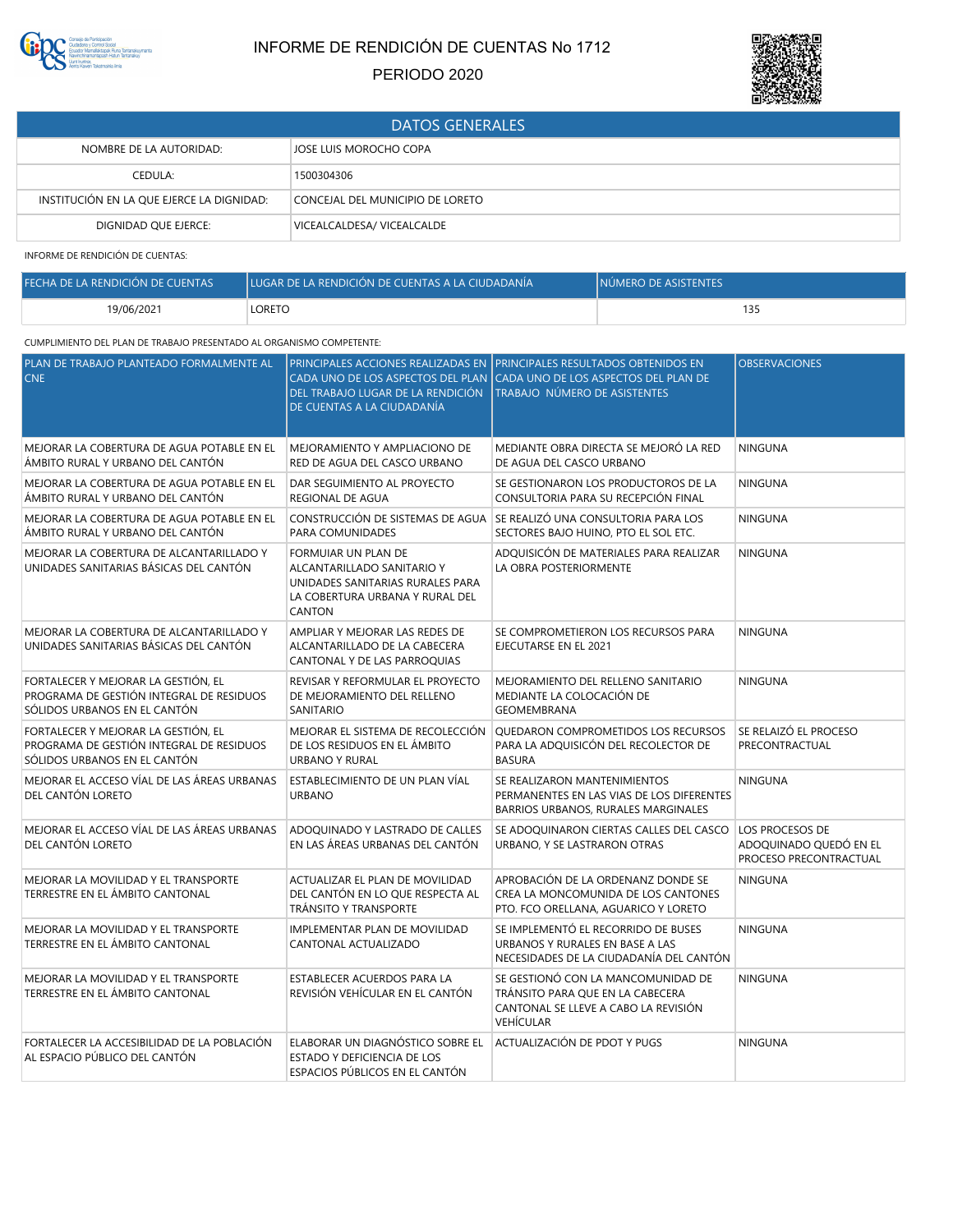| DISEÑAR E IMPLEMENTAR EN COORDINACIÓN CON<br>LOS ACTORES SOCIALES Y CIUDADANOS UN NUEVO<br>SISTEMA INSTITUCIONAL DE PARTICIPACIÓN<br>CIUDADANA QUE PERMITAN SER MAS EFICIENTES<br>EN EL DESARROLLO CANTONAL Y TRANSPARENTAR<br>DE MEJOR MANERA LA GESTIÓN CANTONAL | EJECUTAR EL NUEVO SISTEMA DE<br>PRESUPUESTOS PARTICIPATIVOS DEL<br>CANTÓN LORETO                                                                           | SE EJECUTARÓN LOS PP EN RELACIÓN A LA<br>ORDENANZA VIGENTE                                                                                                                                                                                                                                                                                 | <b>NINGUNA</b> |
|--------------------------------------------------------------------------------------------------------------------------------------------------------------------------------------------------------------------------------------------------------------------|------------------------------------------------------------------------------------------------------------------------------------------------------------|--------------------------------------------------------------------------------------------------------------------------------------------------------------------------------------------------------------------------------------------------------------------------------------------------------------------------------------------|----------------|
| REDUCIR LA VULNERABILIDAD DE LA POBLACIÓN<br>DEL CANTÓN Y MEJORAR LA RESPUESTA ANTE<br>EVENTOS NATURALES Y/O ANTRÓPICOS                                                                                                                                            | FORTALECER LAS ACCIÓNES DE UNIDAD<br>DE GESTIÓN DE RIESGOS DEL GADML                                                                                       | CONTAMOS CON 3 COMITÉS DE GESTIÓN DE<br>RIESGOS CON APOYO INTERINSTITUCIONAL Y<br>TAMBIÉN CONTAMOS CON VOLUNTARIOS DE<br>PROTECCIÓN CIVIL APROBADOS Y<br>CERTIFICADOS DEL CANTÓN LORETO                                                                                                                                                    | <b>NINGUNA</b> |
| FORTALECER LA ACCESIBILIDAD DE LA POBLACIÓN<br>AL ESPACIO PÚBLICO DEL CANTÓN                                                                                                                                                                                       | MEJORAMIENTO DE LOS EXISTENTES Y<br>CONSTRUCCIÓN DE NUEVOS ESPACIOS<br>PÚBLICOS (CANCHAS DE USO MÚLTIPLE,<br>AULAS, CASAS TALLERES, COMPLEJO<br>DEPORTIVO) | CONSTRUCCIÓN DE LA CANCHA SINTÉTICA EN<br>EL BARRIO EL TRIUNFO, MEJORAMIENTO DEL<br>ESCENARIO EN SAN JOSÉ DE DAHUANO.<br>CONSTRUCCIÓN DE CANCHA SE SESPED<br>SINTÉTICO EN LA UNIDAD EDUCATIVA<br>ALEJANDRO LABAKA, CONSTRUCCIÓN DE<br><b>GRADERIOS EN PUSCO COCHA</b>                                                                      | <b>NINGUNA</b> |
| PROMOVER QUE EL TURISMO EN LORETO SEA UNA<br>DE LAS PRINCIPALES PROPUESTAS ECONÓMICAS<br><b>CANTONALES</b>                                                                                                                                                         | REVISAR Y FORTALECER EL PLAN<br>TURÍSTICO DEL CANTÓN                                                                                                       | AFIANZAR EL TURISMO, RESALTANDO LA<br>CULTURA LOCAL, A TRAVÉS DE LOS TRES<br>PROYECTOS VIABILIZADOS.                                                                                                                                                                                                                                       | <b>NINGUNA</b> |
| DISEÑAR E IMPLEMENTAR EN COORDINACIÓN CON<br>LOS ACTORES SOCIALES Y CIUDADANOS UN NUEVO<br>SISTEMA INSTITUCIONAL DE PARTICIPACIÓN<br>CIUDADANA QUE PERMITAN SER MAS EFICIENTES<br>EN EL DESARROLLO CANTONAL Y TRANSPARENTAR<br>DE MEJOR MANERA LA GESTIÓN CANTONAL | EJECUTAR EL PROCESO DE RENDICIÓN<br>DE CUENTAS ANUAL, EN FUNCIÓN DE<br>LAS DISPOSICIÓNES METODOLÓGICAS<br>DEL CPCCS                                        | SE EJECUTÓ CON LA CIUDADANÍA DEL CANTÓN NINGUNA<br>EN BASE A LOS TIEMPOS ESTAMBLECIDOS POR<br>EL CPCCS.                                                                                                                                                                                                                                    |                |
| PROMOVER QUE EL TURISMO EN LORETO SEA UNA<br>DE LAS PRINCIPALES PROPUESTAS ECONÓMICAS<br>CANTONALES                                                                                                                                                                | EJECUCIÓN DE LOS PROYECTOS<br><b>TURÍSTICOS</b>                                                                                                            | TODO EL TRÁMITE ADMINISTRATIVO SE LO<br>REALIZO EN EL 2020 QUEDANDO COMO<br>ARRASTRE PARA EL 2021 DE LOS DOS<br>PRIMEROS PROYECTOS. LA PROMOCIÓN<br>TURÍSTICA DIGITAL EN LA PÁGINA WEB Y EN EL<br>CÓDIGO QR "LORETO TURÍSTICO 2020",<br>LLEGANDO A 5000 DESCARGAS ANUALES OS-<br>GADML-019-2019 CONTRATO VIGENTE HASTA<br>SEPTIEMBRE 2020. | <b>NINGUNA</b> |
| FORTALECER LAS CAPACIDADES DE LOS<br>FUNCIONARIOS CANTOANLES PARA MEJORAR LA<br>CALIDAD DE LOS SERVICIOS                                                                                                                                                           | ELABORAR UN PLAN DE FORMACIÓN Y<br>CAPACITACIÓN PARA FUNCIONARIOS<br>DEL GAD CANTONAL                                                                      | PLAN DE FORMACIÓN Y CAPACITACIÓN PARA<br>FUNCIONARIOS DEL GADML, ELABORADO EN<br>FORMA TOTAL PARA EL AÑO 2020, EL MISMO<br>QUE SE ELABORA ANUALMENTE.                                                                                                                                                                                      | NINGUNA        |
| FORTALECER LAS CAPACIDADES DE LOS<br>FUNCIONARIOS CANTOANLES PARA MEJORAR LA<br>CALIDAD DE LOS SERVICIOS                                                                                                                                                           | EJECUTAR EL PLAN DE FORMACIÓN Y<br>CAPACITACIÓN                                                                                                            | SE CUMPLIÓ EN LA EJECUCIÓN DEL PLAN DE<br>CAPACITACIONES, EL CUAL NO FUE POSIBLE<br>CUMPLIR A CABALIDAD, NO SE EJECUTÓ<br>DEBIDO A LA EMERGENCIA SANITARIA COVID-<br>19 POR LA QUE ATRAVESÓ EL PAÍS, PARA LO<br>CUAL SE IMPLEMENTO CAPACITACIONES EN<br>FORMA VIRTUAL EN RAZÓN DEL MOMENTO<br><b>ACTUAL VIVIDO</b>                         | <b>NINGUNA</b> |
| FORTALECER LA GESTIÓN PARA MEJORAR LA<br>ACTUACIÓN DE LA COOPERACIÓN INTERNACIONAL<br>EN EL CANTÓN                                                                                                                                                                 | REVISAR Y ACTUALIZAR EL PLAN DE<br><b>GAD MUNICIPAL DE LORETO</b>                                                                                          | SE CUENTA CON EL PLAN DE COOPERACIÓN<br>COOPERACIÓN INTERNACIONAL CON EL INTERNACIONAL SEGÚN LO PREVISTO. ADEMÁS<br>DE CONTAR CON UNA AGENDA DE<br>COOPERANTES.                                                                                                                                                                            | <b>NINGUNA</b> |
| FORTALECER LA GESTIÓN PARA MEJORAR LA<br>ACTUACIÓN DE LA COOPERACIÓN INTERNACIONAL<br>EN EL CANTÓN                                                                                                                                                                 | EJECUTAR EL PLAN DE COOPERACIÓN<br><b>INTERNACIONAL</b>                                                                                                    | POR LAS MISMAS RAZONES DE LA PANDEMIA A<br>NIVEL MUNDIAL NO SE PUDO EJECUTAR EL<br>PROGRAMA                                                                                                                                                                                                                                                | <b>NINGUNA</b> |
| PROMOCIONAR LA DEFENSA DE LOS DERECHOS A<br>LOS GRUPOS DE ATENCIÓN PRIORITARIA MEDIANTE<br>PROGRAMAS SOCIALES EN COORDINACIÓN CON<br>OTRAS INSTANCIAS                                                                                                              | ELABORAR PROGRAMAS PARA EL<br>APOYO A GRUPOS DE ATENCIÓN<br>PRIORITARIA                                                                                    | ELABORACIÓN DE PROYECTOS PARA EL<br>DESARROLLO DE PROGRAMAS DE ATENCIÓN<br>PRIORITARIA.                                                                                                                                                                                                                                                    | <b>NINGUNA</b> |
| PROMOCIONAR LA DEFENSA DE LOS DERECHOS A<br>LOS GRUPOS DE ATENCIÓN PRIORITARIA MEDIANTE<br>PROGRAMAS SOCIALES EN COORDINACIÓN CON<br>OTRAS INSTANCIAS                                                                                                              | EJECUTAR LOS PROGRAMAS PARA EL<br>APOYO A GRUPOS DE ATENCIÓN<br>PRIORITARIA                                                                                | SE FIRMARON DIFERENTES CONVENIOS EN<br>FAVOR DE LOS MAS NECESITADOS CON EL MIES<br>(CENTROS DE DESARROLLO INFANTIL),<br>(ATENCIÓN A PEROSNAS CON DISCAPACIDAD)<br>Y (ATENCIÓN AL ADULTO MAYOR).                                                                                                                                            | <b>NINGUNA</b> |
| FORTALECER LA IDENTIDAD DE LAS<br>NACIONALIDADES Y PUEBLOS DEL CANTÓN LORETO                                                                                                                                                                                       | FORMULAR UNA ORDENANZA PARA "EL<br>RESCATE PROMOCIÓN Y DESARROLLO<br>DE DANZAS, MÚSICA, TRADICIÓN Y<br>COSTUMBRES DEL CANTÓN"                              | CONSULTORÍA ACTUALIZACIÓN,<br>CARACTERIZACIÓN Y DESCRIPCIÓN DEL<br>INVENTARIO DEL PATRIMONIO CULTURAL,<br>MATERIAL E INMATERIAL Y PROPUESTA DE LA<br>ORDENANZA, PARA PRESERVAR, MANTENER Y<br>DIFUNDIR EL PATRIMONIO CULTURAL DEL<br>CANTÓN LORETO                                                                                         | <b>NINGUNA</b> |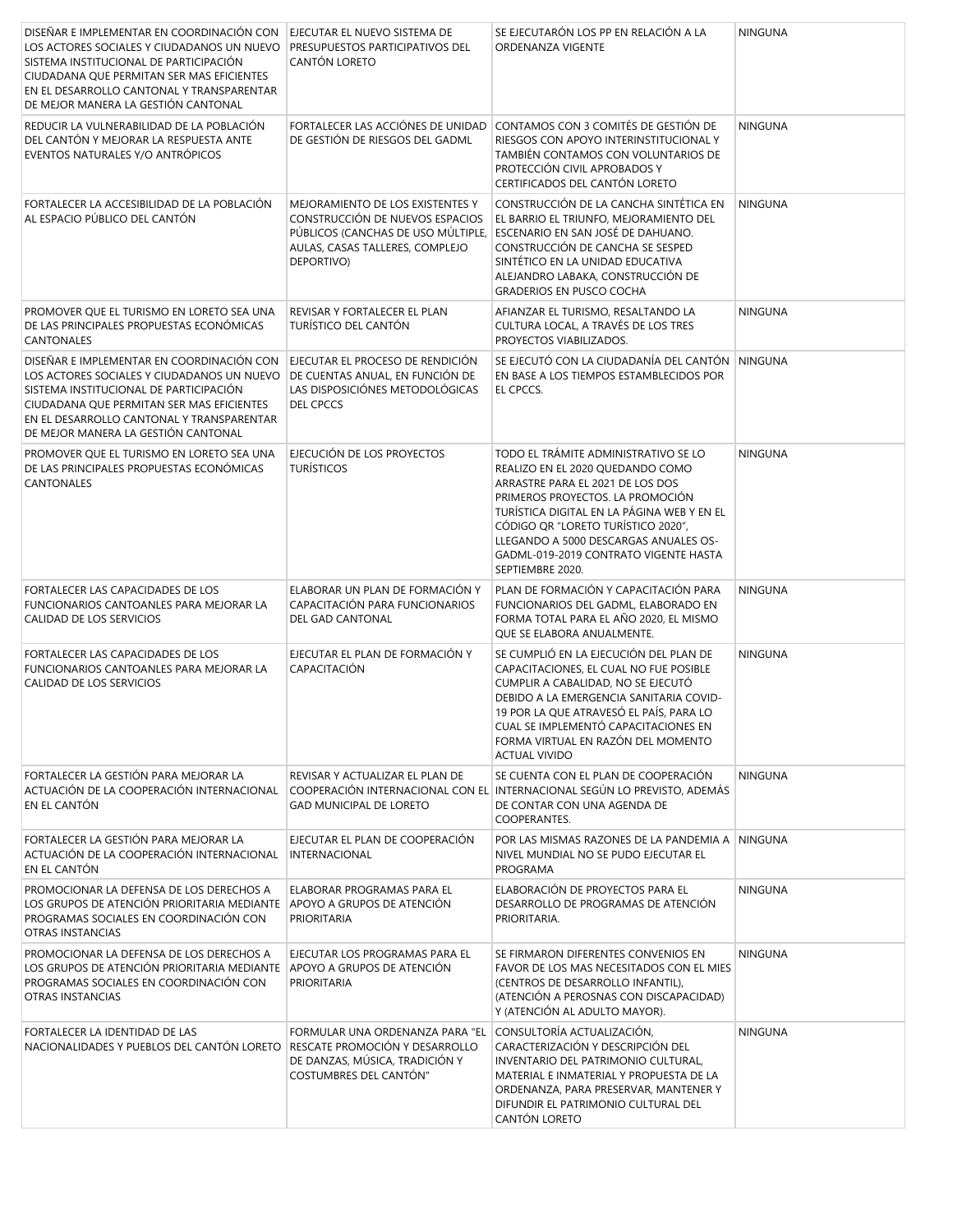| REACTIVAR EL CENTRO DE FAENAMIENTO<br><b>MUNICIPAL</b>                                                                                                                                                                                                             | ELABORAR UNA PROPUESTA PARA<br>REACTIVAR EL CENTRO DE<br>FAENAMIENTO MUNICIPAL EN<br>COORDINACIÓN CON AGROCALIDAD                                    | SE REALIZÓ LA CONSULTORÍA PARA LA<br>CONSTRUCCÓN DEL CENTRO DE FAENAMIENTO                                                                                                                                                                         | <b>NINGUNA</b> |
|--------------------------------------------------------------------------------------------------------------------------------------------------------------------------------------------------------------------------------------------------------------------|------------------------------------------------------------------------------------------------------------------------------------------------------|----------------------------------------------------------------------------------------------------------------------------------------------------------------------------------------------------------------------------------------------------|----------------|
| REACTIVAR EL CENTRO DE FAENAMIENTO<br><b>MUNICIPAL</b>                                                                                                                                                                                                             | ELABORAR UNA PROPUESTA PARA<br>REACTIVAR EL CENTRO DE<br><b>FAENAMIENTO MUNICIPAL EN</b><br>COORDINACIÓN CON AGROCALIDAD                             | SE REALIZÓ LA CONSULTORÍA PARA LA<br>CONSTRUCCÓN DEL CENTRO DE FAENAMIENTO                                                                                                                                                                         | <b>NINGUNA</b> |
| PROMOVER Y DIFUNDIR LA EXPRESIÓN DE LAS<br>ARTES Y TRADICIONES DE LAS NACIONALIDADES Y<br>PUEBLOS QUE HABITAN EN EL CANTÓN LORETO                                                                                                                                  | EJECUTAR EL PLAN CANTONAL PARA<br>LAS ARTES Y TRADICIÓNES DE LAS<br>NACIONALIDADES Y PUEBLOS<br>INCLUYENDO UN FESTIVAL                               | CONSULTORÍA ACTUALIZACIÓN,<br>CARACTERIZACIÓN Y DESCRIPCIÓN DEL<br>INVENTARIO DEL PATRIMONIO CULTURAL,<br>MATERIAL E INMATERIAL Y PROPUESTA DE LA<br>ORDENANZA, PARA PRESERVAR, MANTENER Y<br>DIFUNDIR EL PATRIMONIO CULTURAL DEL<br>CANTÓN LORETO | <b>NINGUNA</b> |
| REACTIVAR EL CENTRO DE FAENAMIENTO<br><b>MUNICIPAL</b>                                                                                                                                                                                                             | ASEGURAR EL FUNCIONAMIENTO DEL<br>CENTRO DE FAENAMIENTO MUNICIPAL                                                                                    | DENTRO DE LA CONSULTORÍA EXISTEN LOS<br>PARÁMETROS PARA SU CORRECTO Y SEGURO<br>FUNCIONAMIENTO.                                                                                                                                                    | <b>NINGUNA</b> |
| MEJORAR EL FUNCIONAMIENTO DEL CEMENTERIO<br><b>MUNICIPAL</b>                                                                                                                                                                                                       | ELABORAR UNA PROPUESTA TÉCNICA<br>PARA FORTALECER EL<br>FUNCIONAMIENTO DEL CEMENTERIO<br><b>MUNICIPAL</b>                                            | SE SONIFICÓ EL ÁREA PARA LAS PERSONAS<br>FALLECIDAS CON EL COVID-19                                                                                                                                                                                | <b>NINGUNA</b> |
| MEJORAR EL FUNCIONAMIENTO DEL CEMENTERIO<br><b>MUNICIPAL</b>                                                                                                                                                                                                       | IR IMPLEMENTANDO LA PROPUESTA<br>DEL CEMENTERIO EN BASE A LA<br>DISPONIBILIDAD ECONÓMICA                                                             | DE ACUERDO A LA EMERGENCIA SANITARIA<br>MUNDIAL POR LA PNADEMIA DEL COVID-19<br>LOS RECURSOS FUERON LIMITADOS Y<br><b>MENORADOS</b>                                                                                                                | <b>NINGUNA</b> |
| ACTUALIZAR EL PDYOT CANTONAL EN<br>COORDINACIÓN CON LOS GADS PARROQUIALES Y<br>PROVINCIAL Y LAS DELEGACIÓNES MINISTERIALES<br>EN CONSONANCIA CON EL PLAN NACIONAL DE<br>DESARROLLO 2017 - 2021                                                                     | REVISAR Y ACTUALIZAR EL PDYOT EN<br><b>BASE A LOS LÍNEAMIENTOS</b><br>ESTABLECIDOS POR SENPLADES Y LA<br>NUEVA LEY AMAZÓNICA                         | SE ACTUALIZÓ EL PDOT EN BASE A LOS<br>LINEAMIENTOS ESTABLECIDOS POR SENPLADES                                                                                                                                                                      | <b>NINGUNA</b> |
| ACTUALIZAR EL PDYOT CANTONAL EN<br>COORDINACIÓN CON LOS GADS PARROQUIALES Y<br>PROVINCIAL Y LAS DELEGACIÓNES MINISTERIALES<br>EN CONSONANCIA CON EL PLAN NACIONAL DE<br>DESARROLLO 2017 - 2021                                                                     | EVALUAR LA EJECUCION DEL PDYOT<br>CANTONAL 2019-2023                                                                                                 | SE ACTUALIZÓ EN EL AÑO 2020                                                                                                                                                                                                                        | <b>NINGUNA</b> |
| ACTUALIZAR LOS OBJETIVOS ESTRATÉGICOS<br>INSTITUCIONALES Y ORGÁNICO FUNCIONAL<br>CANTONAL PARA MEJORARA LA GESTIÓN<br>CANTONAL DEL GADM.                                                                                                                           | ELABORAR EL PLAN ESTRATÉGICO<br>INSTITUCIONAL DEL GAD CANTONAL                                                                                       | SE CUENTA CON UN PLAN ESTRATÉGICO<br><b>INSTITUCIONAL</b>                                                                                                                                                                                          | <b>NINGUNA</b> |
| REDUCIR LA VULNERABILIDAD DE LA POBLACIÓN<br>DEL CANTÓN Y MEJORAR LA RESPUESTA ANTE<br>EVENTOS NATURALES Y/O ANTRÓPICOS                                                                                                                                            | FORTALECER LA CAPACIDAD DEL<br>CUERPO DE BOMBEROS CANTONAL DE<br>LORETO PARA MEJORAR SU RESPUESTA<br>ANTE LOS DIFERENTES EVENTOS QUE<br>PUEDAN DARSE | SE REALIZÓ LA ADQUISICIÓN DE UN<br>"HIDRODESLIZADOR" PARA ATENDER<br>EMERGENCIAS.                                                                                                                                                                  | <b>NINGUNA</b> |
| MEJORAR EL ACCESO DE LA CIUDADANÍA A LA<br>INFORMACIÓN CANTONAL, ADECUADA A LAS<br>NECESIDADES DE PLANIFICACIÓN Y EL CONTROL<br>SOCIAL PERMITIENDO MAYOR EFICIENCIA EN LOS<br>SERVICIOS BRINDADOS                                                                  | MEJORAR LA PAGINA WEB DEL GAD DE<br><b>LORETO</b>                                                                                                    | ACTUALIZACIÓN DE INFORMACIÓN<br>PERMANENTE EN EL DEPORTE, EL PDOT Y PUGS,<br>PUBLICACIONES DE LAS CONVOCATORIAS. Y EN<br>LO TURÍSTICO; ADEMÁS DE LA INFORMACIÓN<br>DE TRANSPARENCIA Y RENDICIÓN DE CUENTAS.                                        | <b>NINGUNA</b> |
| MEJORAR EL ACCESO DE LA CIUDADANÍA A LA<br>INFORMACIÓN CANTONAL, ADECUADA A LAS<br>NECESIDADES DE PLANIFICACIÓN Y EL CONTROL<br>SOCIAL PERMITIENDO MAYOR EFICIENCIA EN LOS<br>SERVICIOS BRINDADOS                                                                  | <b>IMPLEMENTAR UN SISTEMA DE</b><br>INFORMACIÓN CANTONAL BASADO EN<br><b>EL CATASTRO</b>                                                             | MEDIANTE OBRA DIRECTA SE REALIZÓ EL<br>LEVANTAMIENTO Y ACTUALIZACIÓN DEL<br>CATASTRO                                                                                                                                                               | <b>NINGUNA</b> |
| DISEÑAR E IMPLEMENTAR EN COORDINACIÓN CON<br>LOS ACTORES SOCIALES Y CIUDADANOS UN NUEVO<br>SISTEMA INSTITUCIONAL DE PARTICIPACIÓN<br>CIUDADANA QUE PERMITAN SER MAS EFICIENTES<br>EN EL DESARROLLO CANTONAL Y TRANSPARENTAR<br>DE MEJOR MANERA LA GESTIÓN CANTONAL | REVISAR Y ELABORAR NUEVA<br>PROPUESTA DE PRESUPUESTOS<br><b>PARTICIPATIVOS</b>                                                                       | SE GENERÓ Y APROBÓ EN SEGUNDA Y<br>DEFINITIVA INSTANCIA LA ORDENANZA DE PP                                                                                                                                                                         | <b>NINGUNA</b> |
| MEJORAR LA COBERTURA DE AGUA POTABLE EN EL<br>ÁMBITO RURAL Y URBANO DEL CANTÓN                                                                                                                                                                                     | FORMULAR UN PLAN DE AGUA PARA EL<br>AREA URBANA Y RURAL DEL CANTON.                                                                                  | REALIZACIÓN DE LA CONSULTORIA DE AGUA<br>LORETO NORTE                                                                                                                                                                                              | <b>NINGUNA</b> |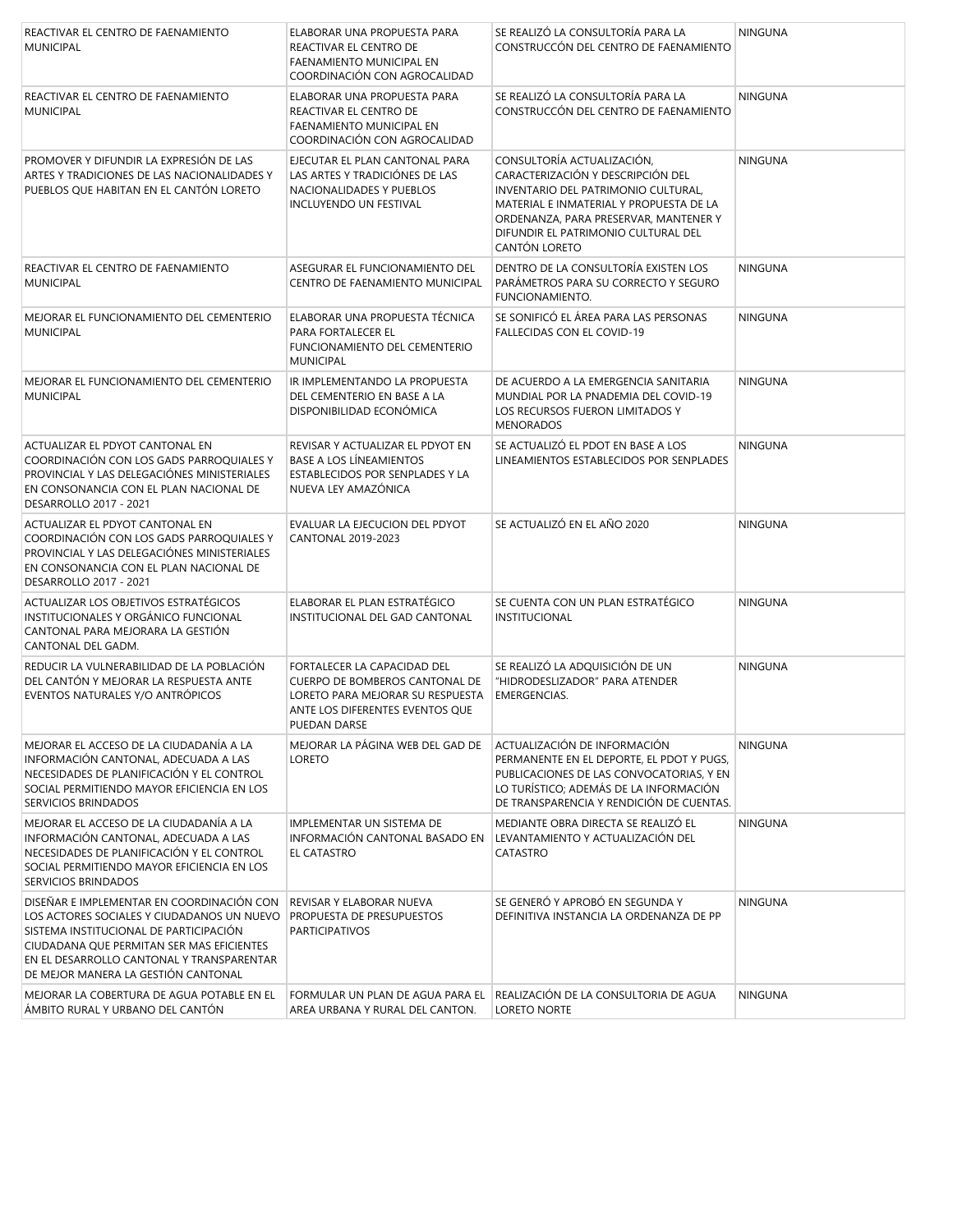| PROMOVER QUE EL TURISMO EN LORETO SEA UNA<br>DE LAS PRINCIPALES PROPUESTAS ECONÓMICAS<br><b>CANTONALES</b> | ELABORACIÓN DE PROYECTOS<br><b>TURÍSTICOS</b> | SE ELABORARON LOS PROYECTOS: 1.<br>ADQUISICIÓN DE DOS UNIDADES BÁSICAS DE<br>SANEAMIENTO AMBIENTAL TIPO CONTAINER<br>PARA EL FORTALECIMIENTO DE LA RUTA | NINGUNA |
|------------------------------------------------------------------------------------------------------------|-----------------------------------------------|---------------------------------------------------------------------------------------------------------------------------------------------------------|---------|
|                                                                                                            |                                               | TURÍSTICA DEL CANTÓN LORETO: 2.<br>ADOUISICIÓN E IMPLEMENTACIÓN DE                                                                                      |         |
|                                                                                                            |                                               | SEÑALÉTICA PROMOCIONAL TURÍSTICA PARA EL<br>FORTALECIMIENTO DEL DESTINO TURÍSTICO<br>LORETO.; 3. CONTRATACIÓN DE LOS SERVICIOS                          |         |
|                                                                                                            |                                               | DE DOMINIO Y MANTENIMIENTO DEL APP Y<br>PÁGINA WEB "LORETO TURÍSTICO".<br>ARRENDAMIENTO Y LICENCIAS DE USO Y                                            |         |
|                                                                                                            |                                               | <b>PAQUETES INFORMÁTICOS.</b>                                                                                                                           |         |

CUMPLIMIENTO DE FUNCIONES, ATRIBUCIONES O COMPETENCIAS DE LA AUTORIDAD:

| FUNCIONES ATRIBUÍDAS POR LA CONSTITUCIÓN<br><b>Y LA LEY</b>                                                                                           | PARA CUMPLIR CON LAS FUNCIONES<br><b>A SU CARGO</b>                                                                                                     | PRINCIPALES ACCIONES REALIZADAS PRINCIPALES RESULTADOS ALCANZADOS EN OBSERVACIONES<br><b>EL CUMPLIMIENTO DE SUS FUNCIONES</b> |                |
|-------------------------------------------------------------------------------------------------------------------------------------------------------|---------------------------------------------------------------------------------------------------------------------------------------------------------|-------------------------------------------------------------------------------------------------------------------------------|----------------|
| FISCALIZAR LAS ACCIONES DEL EJECUTIVO<br>CANTONAL DE ACUERDO CON EL COOTAD Y LA LEY                                                                   | SE HA EMITIDO RECOMENDACIÓNES,<br>EXHORTACIÓNES DE LAS DIFERNETES<br>OBRAS CONTRATADAS                                                                  | MEJORAMIENTO EN UN 70% DE LA PARTE<br>ADMINISTRATIVA EN LAS ACCIÓNES DEL SR.<br>ALCALDE.                                      | <b>NINGUNA</b> |
| INTERVENIR CON VOZ Y VOTO EN LAS SESIONES Y<br>DELIBERACIONES DEL CONCEJO MUNICIPAL                                                                   | 30 SESIÓNES ORDINARIAS Y 16<br>EXTRAORDINARIAS                                                                                                          | <b>165 RESOLUCIÓNES</b>                                                                                                       | <b>NINGUNA</b> |
| PRESENTAR PROYECTOS DE ORDENANZAS<br>CANTONALES, EN EL ÁMBITO DE COMPETENCIA DEL<br>GOBIERNO AUTÓNOMO DESCENTRALIZADO<br><b>MUNICIPAL</b>             | 8 ORDENANZAS APROBADAS                                                                                                                                  | MEJORAR LA CALIDAD DE VIDA Y LA<br>ECONÓMIA DE TODOS LOS CIUDADANOA DEL<br>CANTÓN LORETO                                      | <b>NINGUNA</b> |
| INTERVENIR EN EL CONSEJO CANTONAL DE<br>PLANIFICACIÓN Y EN LAS COMISIONES,<br>DELEGACIONES Y REPRESENTACIONES QUE DESIGNE<br>EL CONCEJO MUNICIPAL; Y, | PRESIDENTE DE COMISIÓN DE<br>PLANIFICACIÓN Y PRESUPUESTOS, 3ER<br>VOCAL DE EQUIDAD DE GÉNERO, 1ER<br>VOCAL DE LA COMISIÓN DE<br>PARTICIPACIÓN CIUDADANA | POR MOTIVOS DE LA PANDEMIA NO SE<br>REALIZARON ACTIVIDADES EN LA COMISIÓN<br><b>OUE PRESIDO</b>                               | <b>NINGUNA</b> |

CUMPLIMIENTO DE OBLIGACIONES TRIBUTARIAS:

| CUMPLIMIENTO DE OBLIGACIONES | <b>IPONGA SI O NO</b> | <b>IMEDIOS DE VERIFICACIÓN</b>                          |
|------------------------------|-----------------------|---------------------------------------------------------|
| TRIBUTARIAS                  |                       | http://www.loreto.gob.ec/loreto/index.php/rendicion-de- |
|                              |                       | cuentas/2020                                            |

PROPUESTAS DE ACCIONES DE LEGISLACIÓN, FISCALIZACIÓN, POLÍTICA PÚBLICA:

| <b>PROPUESTAS</b>                                                                                                                                                                                                                                                          | <b>RESULTADOS</b>                                                                                                                                              |
|----------------------------------------------------------------------------------------------------------------------------------------------------------------------------------------------------------------------------------------------------------------------------|----------------------------------------------------------------------------------------------------------------------------------------------------------------|
| ORDENANZA DE APROBACIÓN DE ACTUALIZACIÓN DEL PLAN DE DESARROLLO Y<br>ORDENAMIENTO TERRITORIAL DEL GADML, QUE INCORPORA LOS LINEAMIENTOS<br>ESTRATÉGICOS EN EL MARCO DE LA EMERGENCIA COVID-19                                                                              | SE CUMPIIÓ CON LOS LINEMAIENTOS ESTABLECIDOS POR LA EMERGENCIA<br>SANITARIA DEL COVID-19                                                                       |
| ORDENANZA DE USO Y GESTIÓN DEL SUELO DEL CANTÓN LORETO                                                                                                                                                                                                                     | SE PLANIFICA EL DESARROLLO ADECUADO TAN TO DE LAS PARROQUIAS COMO EL<br>CASCO URBANO DEL CANTÓN LORETO.                                                        |
| SOLICITÉ POR ESCRITO LAS COPIAS CERTIFICADAS SOBRE LAS DENUNCIAS DE LAS 2 OBRAS<br><b>POLÉMICAS</b>                                                                                                                                                                        | HE RECOMENDADO AL ALCALDE PARA QUE SIEMPRE TOME LAS MEJORES<br><b>DECISIONES</b>                                                                               |
| ORDENANZA QUE REGULA EL USO OBLIGATORIO DE MASCARILLAS COMO MEDIDAS DE<br>PREVENCIÓN, PROTECCIÓN EN ESPACIOS PÚBLICOS DEL CANTÓN LORETO, ANTE LA<br>PANDEMIA DEL CORONAVIRUS COVID-19                                                                                      | CONCIENTIZACIÓN DEL USO DE MASCARILLA Y PROTECCIÓN DE LOS HABITANTES<br>PARA DISMINUIR EL CONTAGIO DEL COVID-19                                                |
| ORDENANZA QUE CREA LA EMPRESA PÚBLICA MANCOMUNADA DE TRÁNSITO "ORELLANAN<br>EP" PARA LA GESTIÓN DESCENTRALIZADA DE LA COMPETENCIA DE TRANSPORTE TERRESTRE.<br>TRÁNSITO Y SEGURIDAD VÍAL DE LOS CANTONES, AGUARICO, FCO DE ORELLANA Y LORET, DE<br>LA PROVINCIA DE ORELLANA | SE OBTUVO LA REVISIÓN VEHÍCULAR EN EL CANTÓN LORETO, PARA REDUCIR<br>GASTOS A LA CIUDADANÍA EN TRÁMITE ADMINISTRATIVOS EN OTROS CANTONES<br>POR ESTE SERVICIO. |
| ORDENANZA REFORMATORIA A LA ORDENANZA QUE REGULA LA DISTRIBUCIÓN ECONÓMICA<br>DEL PRESUPUESTO PARTICIPATIVO A NIVEL TERRITORIAL Y SECTORIAL EN EL CANTÓN LORETO                                                                                                            | TRATAR DE QUE LOS PP SE EJECUTEN EDURANTE EL AÑO FISCAL ESTABLECIDO                                                                                            |
| ORDENANZA SUSTITUTIVA PARA ASUMIR LA COMPETENCIA DE LA GESTIÓN DE SERVICIOS DE<br>PREVENCION, PROTECCIÓN, SOCORRO Y EXTINCIÓN DE INCENDIOS Y LA ADSCRIPCIÓN DEL<br>CUERPO DE BOMBEROS DE LORETO AL GADM DEL CANTÓN LORETO, DE ACUERDO A LA<br>COMPETENCIA                  | MEJORAR LA COORDINACIÓN ENTEE EL GADML Y EL CUERPO DE BOMBEROS PARA<br>LLEVAR A CABO DE UNA MEJOR MANERA LOS TRÁMITES ADMINISTARIVOS<br><b>EXISTENTES</b>      |
| REFORMA PRESUPUESTARIA N° 25 Y 27 DE LA ORDENANZA DEL PRESUPUESTO PARA EL<br>EJERCICIO ECONÓMICO 2020 DEL GADML                                                                                                                                                            | SE MODIFICÓ EL PRESUPUESTO PARA LA ADQUISICIÓN DE UNA<br>RETROEXCAVADORA CONJUNTAMENTE CON LOS PRESIDENTES DE BARRIOS                                          |
| ORDENANZA DEL PRESUPUESTO PARA EL EJERCICIO ECONÓMICO DEL AÑO 2021, DEL GADML                                                                                                                                                                                              | CUMPLIR CON LAS NORMAS QUE ESTABLECE EL COOTAD PARA DAR<br>CUMPLIMIENTO AL PLAN DE TRABAJO Y EJECUCIÓN DE OBRAS PARA EL AÑO 2021                               |

### MECANISMOS DE PARTICIPACIÓN CIUDADANA:

| MECANISMOS DE PARTICIPACIÓN CIUDADANA | <b>PONGA SLO NO</b> | I LINK AL MEDIO DE VERIFICACIÓN PUBLICADO EN LA PÁG. WEB DE LA INSTITUCIÓN <sup>1</sup> |
|---------------------------------------|---------------------|-----------------------------------------------------------------------------------------|
| ASSAMBLEA LOCAL                       |                     | http://www.loreto.gob.ec/loreto/index.php/rendicion-de-cuentas/2020                     |
| AUDIENCIA PÜBLICA                     | NO                  | <b>NO APLICA</b>                                                                        |